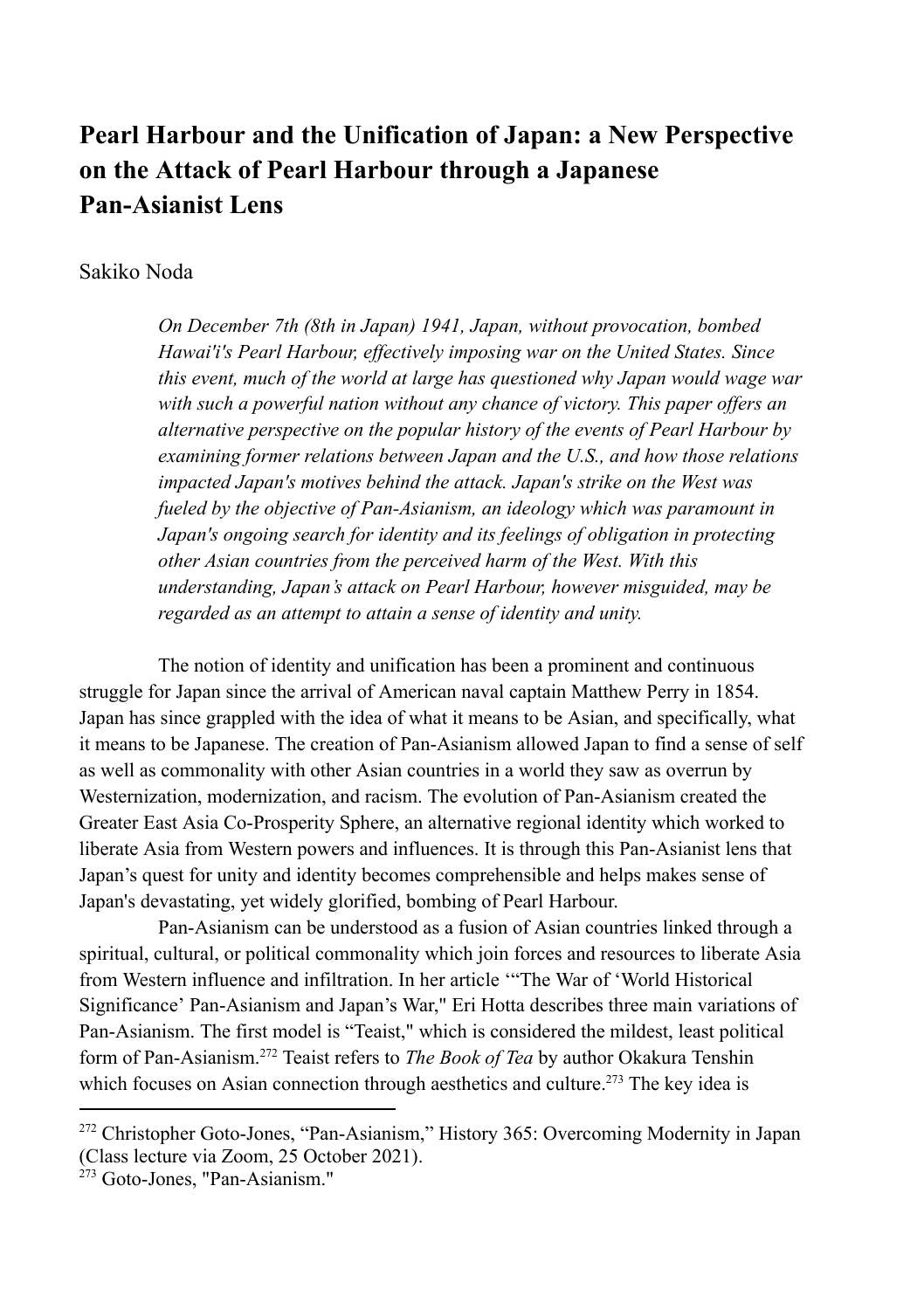centred around a core, generic Asian aesthetic, smell, or taste, that can be found throughout Asia, allowing Asians to continuously feel at home regardless of where they are within the continent. The second category of Pan-Asianism is "Sinic," which is based on the vision of a connected Asia stemming from the expansion of Chinese culture.<sup>274</sup> This model is thought to be a relatively equal alliance between Asian nations unified by a common culture, although it did involve aspects of imperialism.<sup>275</sup> The final model of Pan-Asianism is known as "Meishu," roughly translating to "leader" in Japanese, and is the most chauvinistic of the three models.<sup>276</sup> Through the Meishu model, Japan's leaders believed there was an imbalance in the Asian countries with regards to civilization, modernity, and power. They also concluded that it was their duty to lead Asia in the quest to purge Western domination and influence, through a paternalistic Japanese Pan-Asianist frame.

The Meishu model has since become the most prominent form of Pan-Asianism. By the 1930s, Pan-Asianism was beginning to gradually increase in popularity amongst high-ranking members of Japanese society. This is likely an effect of the 1931 Manchurian Incident (which further led to various Sino-Japanese conflicts) and Japan's withdrawal from the League of Nations (LON) in 1933 where they announced their intentions to "follow [their] own path in Asia."<sup>277</sup> Japan had felt misled as it had played a large role in the LON, yet they were being condemned for their occupation of Manchuria, which had given Japan the impression that the LON was a "regional rather than a universal organization."<sup>278</sup> This justified Japan's beliefs that Western powers were inherently racist towards Japan and Asia as a whole, which led to increased isolation of Japan, and an expansion of Pan-Asianist thinkers.<sup>279</sup> The exclusion and racism Japan faced from international powers helped pave the way for Pan-Asianism, and allowed it to foster a sense of regional identity for Japan. This newfound sense of purpose led Japan to believe they would be an apt representative and leader for the united nation of Asia. In 1933, the Greater Asia Association (Dai Ajia Kyôkai) was established. Its membership included prominent figures such as Army General Ishiwara Kanji and future Prime Minister Konoe Fumimaro.<sup>280</sup> The association promoted a unification of Asia and advocated for solidarity throughout Asian societies.<sup>281</sup> Pan-Asianism was also growing within intellectual spheres that had no previous connection to "conservative radical nationalist groups."<sup>282</sup> Leading

<sup>274</sup> Ibid.

<sup>275</sup> Ibid.

<sup>276</sup> Goto-Jones, "Pan-Asianism."

<sup>&</sup>lt;sup>278</sup> Goto-Jones. "Overcoming and overcome by modernity," 78. <sup>277</sup> Christopher Goto-Jones, "Overcoming and overcome by modernity: Japan at War," In *Modern Japan: A Very Short Introduction,* Oxford: Oxford University Press, 2009, 78.

<sup>279</sup> Ibid.

<sup>&</sup>lt;sup>280</sup> Cemil Aydin, "Japan's Pan-Asianism and the Legitimacy of Imperial World Order, 1931-1945," *The Asia-Pacific Journal* 6, no. 3 (March 03, 2008), 14.

<sup>281</sup> Aydin, "Japan's Pan-Asianism," 14.

 $282$  Ibid, 3.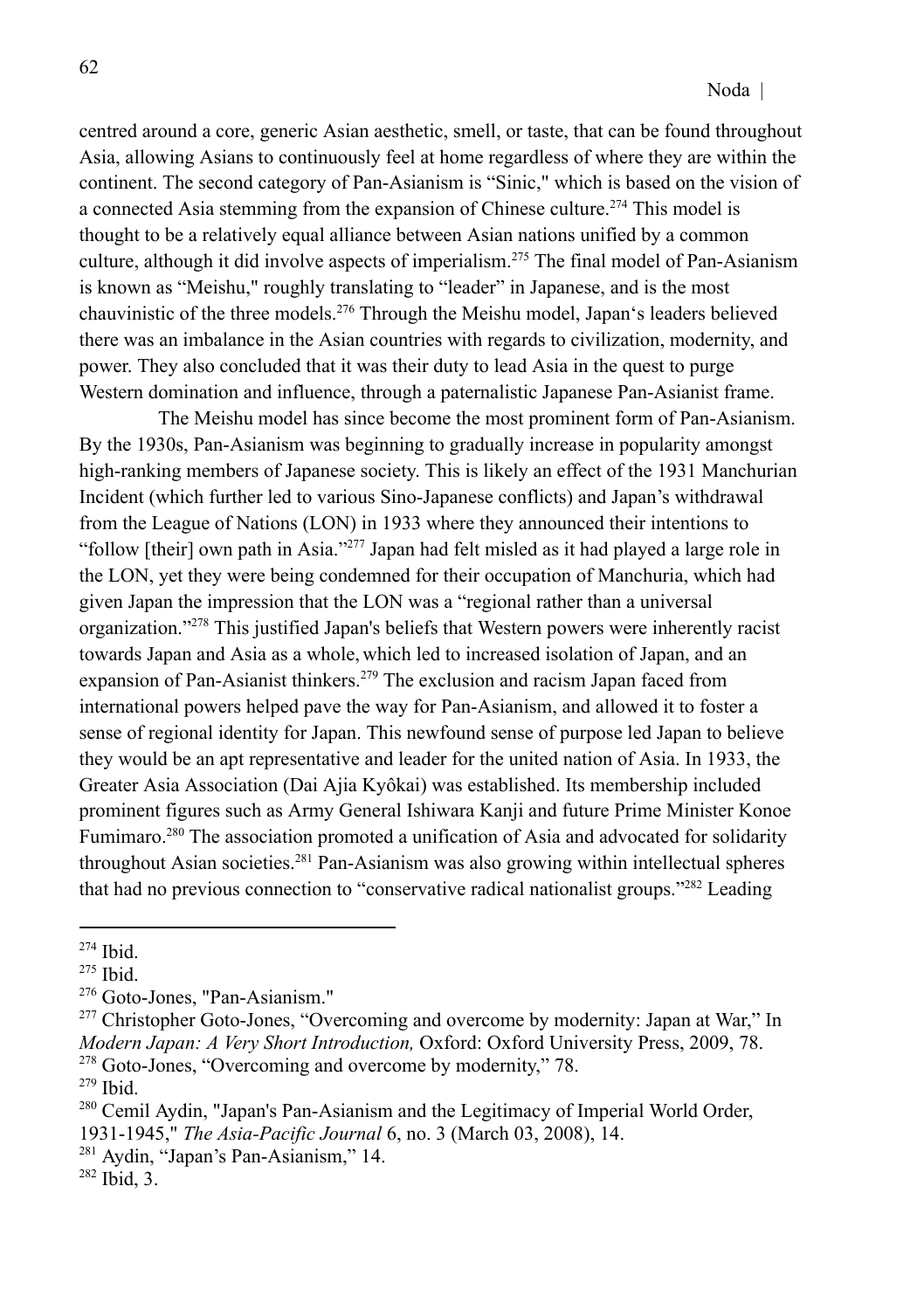scholars such as members of the Kyoto School of Philosophy contributed to the acceptance of Pan-Asianism by contributing their theories on overcoming modernity and Eurocentrism, and by seeking alternative avenues for Japanese and Asian cultural traditions to incorporate modernity. <sup>283</sup> The progression of Pan-Asianism continued following the formation of the British Commonwealth and the League of Nations. It seemed as though the world was splitting into regional blocs as opposed to individual countries, and Japan wanted to lead the Asian bloc.

In 1938, the New Order was introduced to Japan in a speech made by Prime Minister Konoe. This strategy was established as a way for Japan to rationalize its wars in other Asian countries by claiming Japan was responsible for upholding ethical and moral responsibilities for the people of Asia. Through this, Chris Goto-Jones explains in his chapter "Overcoming and overcome by modernity: Japan at war," that as its confidence grew, Japan slipped into an "aggressive sense of mission," leading the country to think it had an obligation to rescue other Asian nations from succumbing to modernity and Westernization.<sup>284</sup> This led to Japan's creation of the Greater East Asia Co-Prosperity Sphere (Daitōa Kyōeiken), which was first publicly announced by Foreign Minister Matsuoka Yōsuke in 1940.<sup>285</sup> Included in "Greater East Asia" was Japan, Manchukuo, China, Southwest Asia, Eastern Siberia, and even the outer areas of Australia, India, and the Pacific Islands.<sup>286</sup> The Japanese government's ultimate aim of the Co-Prosperity Sphere's was to achieve "order for co-prosperity, mutual respect for sovereign independence among Asian nations, while calling for the elimination of racial discrimination' and 'full freedom for Asiatics."<sup>287</sup> The ideology behind the Co-Prosperity Sphere rests on the philosophical model of expansion through synthesis rather than conquest.<sup>288</sup> Japan's vision was to travel to Asian countries, banish any Westerners, help modernize the country, and then give said country these modernization techniques. After doing so, Japan would collect a part of the culture to contribute to the growth of the Co-Prosperity Sphere and then the process would continue through this synthetic system. Through this method, Japan would integrate itself and other Asian countries into a prosperous nation benefiting everyone in Japan's claim to saving Asia from the West.

The reception of Pan-Asianism amongst Japan and other parts of Asia varied. Japan's hypocrisy was criticized as it seemed to be that Japan was doing to other Asian

<sup>285</sup> Janis Mimura, "Japan's New Order and Greater East Asia Co-Prosperity Sphere: Planning for Empire," *The Asia-Pacific Journal* 9, no. 49 (December 06, 2011), 1.

<sup>283</sup> Ibid.

<sup>&</sup>lt;sup>284</sup> Goto-Jones, "Overcoming and overcome by modernity," 63.

<sup>&</sup>lt;sup>286</sup> Mimura, "Japan's New Order and Greater East Asia Co-Prosperity Sphere," 1.

<sup>287</sup> Eri Hotta, "The War of 'World Historical Significance," In *Pan-Asianism and Japan's War*, 177-198, New York: Palgrave, 2008, 186.

<sup>288</sup> Christopher Goto-Jones, "Pearl Harbour," History 365: Overcoming Modernity in Japan (Class lecture via Zoom, 28 October 2021).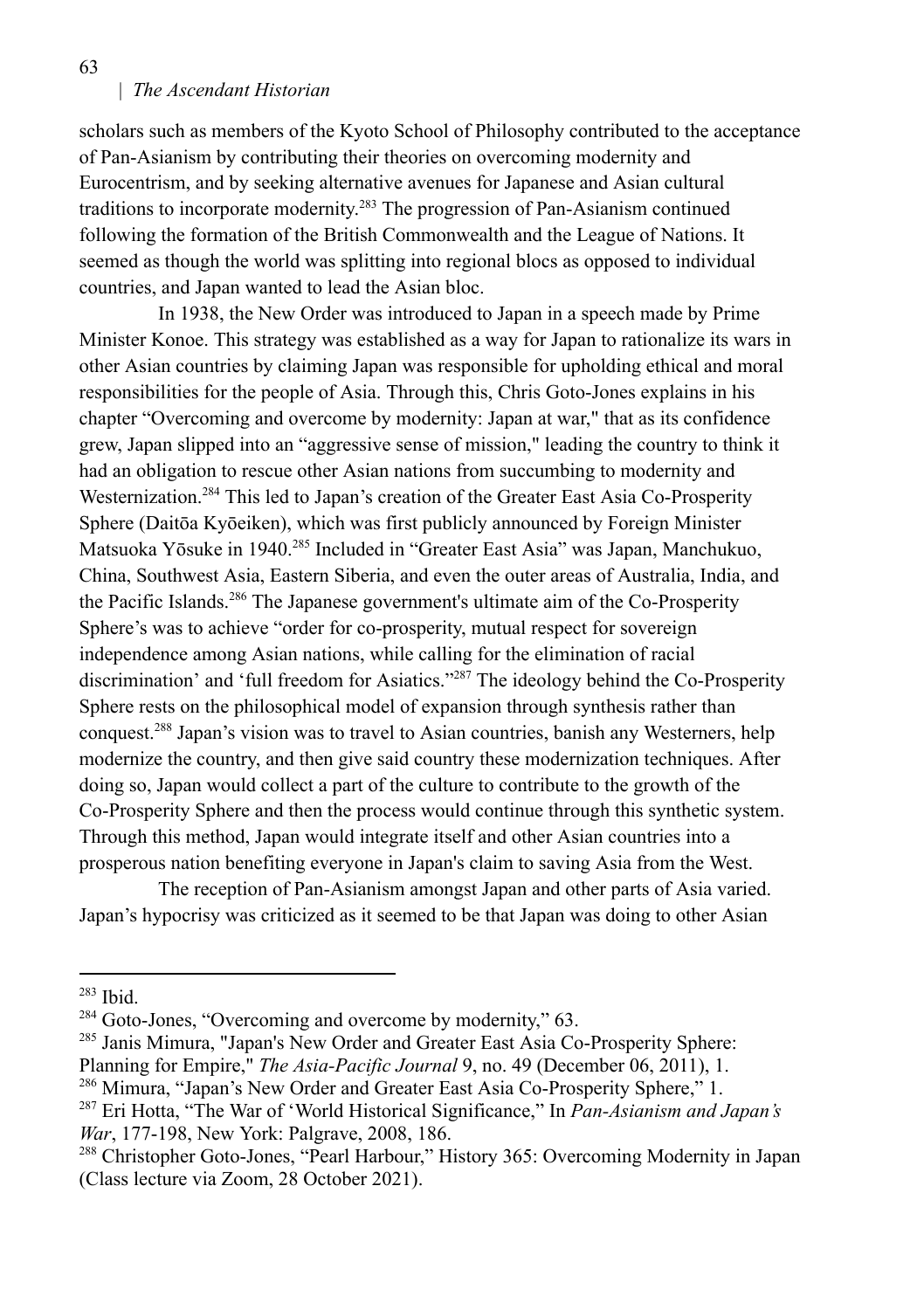countries what the West had done to Japan.<sup>289</sup> In an attempt to justify these actions, Japan claimed it was helping these countries "as an Asian brother helps another under threat from the West."<sup>290</sup> The Asian public was confounded as Japan had expressed its desire to save and lead Asia, while at the same time, it continued to harm fellow Asian countries. Although not everyone in Japan agreed on protocols implemented under Pan-Asianism, the overarching aim of national interest and unity was enough of a common denominator to continue supporting the cause. The danger in this rhetoric is that decisions regarding policies may be based on influences from certain groups that advocate aggressive programs and who rely on their ideological commonalities to achieve their agenda.<sup>291</sup> This can then lead to harmful directives being passed under the guise of Pan-Asianism. The largest event to stem from Pan-Asianism was undoubtedly Japan's bombing of Pearl Harbour in Hawai'i on 7 December 1941 (8 December in Japan). Once the notion of Pan-Asianism became a force strong enough to envelop opposing strategies and garner support from some of Japan's highest ranking officials, in Japan's eyes, the next logical step was to wage war with the West. The attack was considered a monstrous victory for Japan as there were 4,000 American casualties as well as two battleships, nearly 200 aircrafts, and ten other warships were destroyed.<sup>292</sup> Comparatively, Japan lost 65 men and 30 aircrafts.<sup>293</sup> Despite the massive success of Japan's mission, it further fueled the animosities of World War II as the attack took place before an official declaration of war had been announced.<sup>294</sup>

It seems to be a common question amongst scholars and even the general public as to why Japan would engage in war with such a powerful nation such as the United States. Pan-Asiansim plays a critical role in Japan's war entry and can help make sense of Japan's reasoning behind the bombing of Pearl Harbour. Emperor Hirohito's declaration of war several hours after the attack proclaimed the reasons for Japan's decision to go to war with a Western power, stating

> Our empire has always been about peace in Asia. Nobody seems to understand this. Our enemies seek to exploit us and Asia. We have been so patient and they have been so unreasonable. Since we are invested in the good of all, with divine purpose, we have no choice but to defend ourselves in Asia. Millennia of ancestors and nations unified by righteousness will win the day.<sup>295</sup>

<sup>&</sup>lt;sup>289</sup> Goto-Jones, "Overcoming and overcome by modernity," 64.

<sup>290</sup> Ibid, 65.

<sup>&</sup>lt;sup>291</sup> Hotta, "The War of 'World Historical Significance," 181.

 $292$  Goto-Jones, "Overcoming and overcome by modernity," 81.

<sup>293</sup> Ibid.

<sup>294</sup> Ibid, 82.

<sup>295</sup> Goto-Jones, "Pan-Asianism."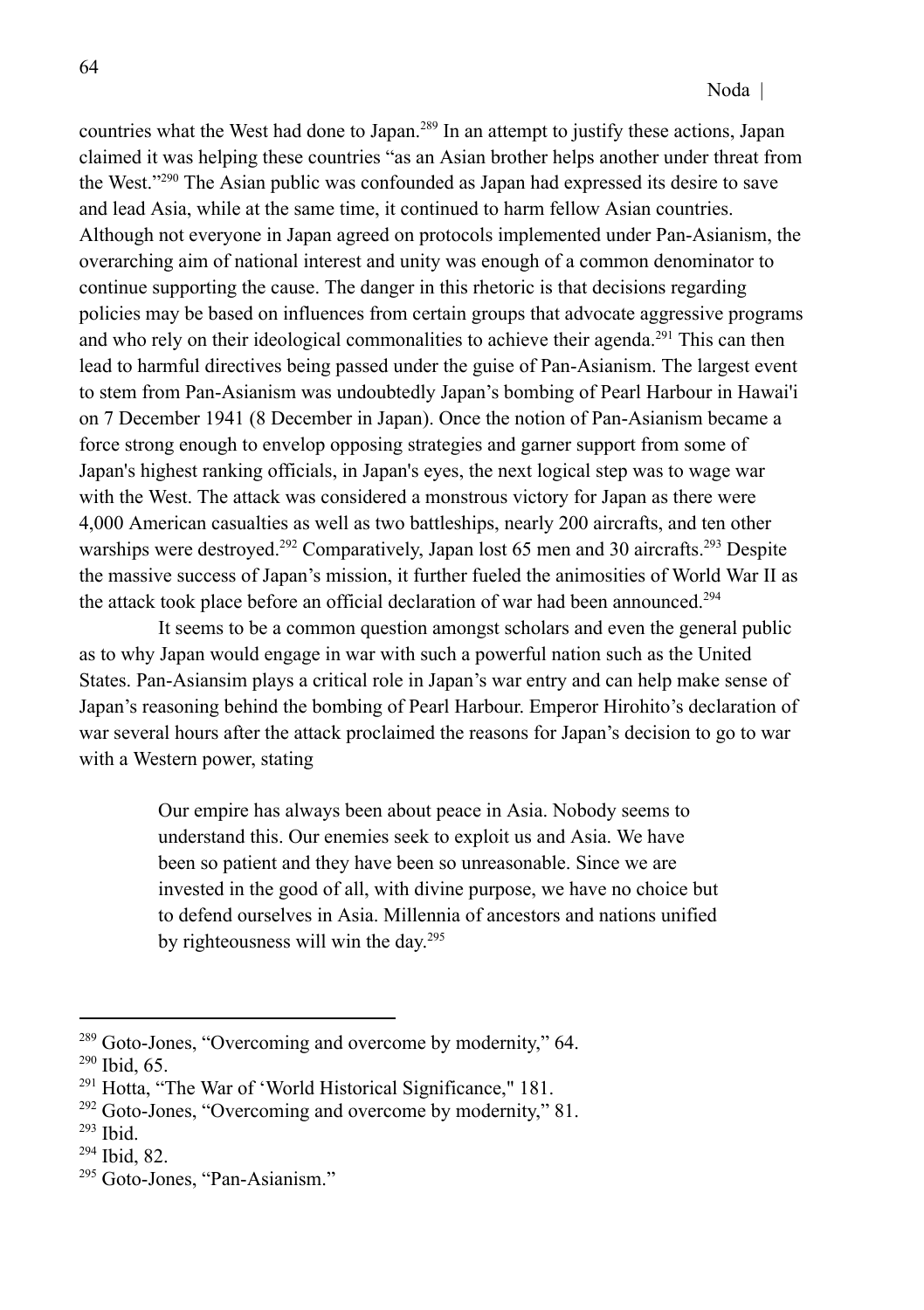## | *The Ascendant Historian*

Japan saw the attack on Pearl Harbour as an opportunity to liberate Asia from the cruelty and oppression of the West and change the course of world history;<sup>296</sup> it was a way to stand up for Asia in order to save Asia. In Japan's eyes, America was seen as "an uncultured land of bubblegum, tall buildings, and moral vacuity;<sup>"297</sup> it was a monster of modernity without any cultural or spiritual backbone. Prime Minister Tōjō and the team behind Pearl Harbour had planned it to be "so devastating that the American public would lose all stomach for war with Japan and hence surrender quickly."<sup>298</sup> It immediately became apparent that this was a gross miscalculation. Although the rest of the world saw Pearl Harbour as an enormous misstep, the attack was widely celebrated by the Japanese, including those who had opposed previous Japanese military excursions. To many Japanese, it felt as though Japan had finally achieved a unified sense of nation. Japan's aspirations of standing up for Asia against the West had at last manifested; words were becoming actions and promises were being fulfilled for the first time. The Japanese felt as though the course of history was changing by rejecting and punishing America, whom the Japanese viewed as the epitome of modernity and Westernization. The euphoric feeling surging through Japan following the success of Pearl Harbour has since come to be understood as the "Philosophy of December 8" (Jūnigatsu Yōka no Shisō).<sup>299</sup> The "crisis of confidence" which had plagued Japan in various aspects of society for years had finally been overcome, and was replaced with a feeling of confidence and pride.<sup>300</sup> Japan's Pan-Asianist war aims transcended the boundaries of class, politics, and age, obtaining support throughout the country as it "seemed to open up a new opportunity for Japan to fulfill its ambition for a world role at long last."<sup>301</sup>

A renowned scholar, "China expert,"<sup>302</sup> and vehement opponent to Japan's military engagements in China, Takeuchi Yoshimi (1910-1977), had developed a new, enthusiastic view of Japan's war with the West. Takeuchi published a piece discussing Pearl Harbour, stating "our Japan was not afraid of the strong after all [...] It is now our determination to labor, without stint, for the true goal of creating a new order in East Asia and of liberating all nations."<sup>303</sup> Other scholars, including members of the Kyoto Imperial University also shared the same excitement as many others in Japan. The intellectual endorsements and support among literati, including ones with a previous anti-war stance, gave credibility to Japan's proclaimed war aims.<sup>304</sup> Furthermore, many intellectuals at the

303 Ibid.

<sup>296</sup> Hotta, "The War of 'World Historical Significance," 195.

<sup>&</sup>lt;sup>297</sup> Goto-Jones, "Overcoming and overcome by modernity," 83.

<sup>298</sup> Ibid.

<sup>299</sup> Hotta, "The War of 'World Historical Significance," 189.

<sup>300</sup> Ibid.

<sup>301</sup> Ibid, 195.

<sup>302</sup> Ibid, 193.

<sup>304</sup> Ibid, 189.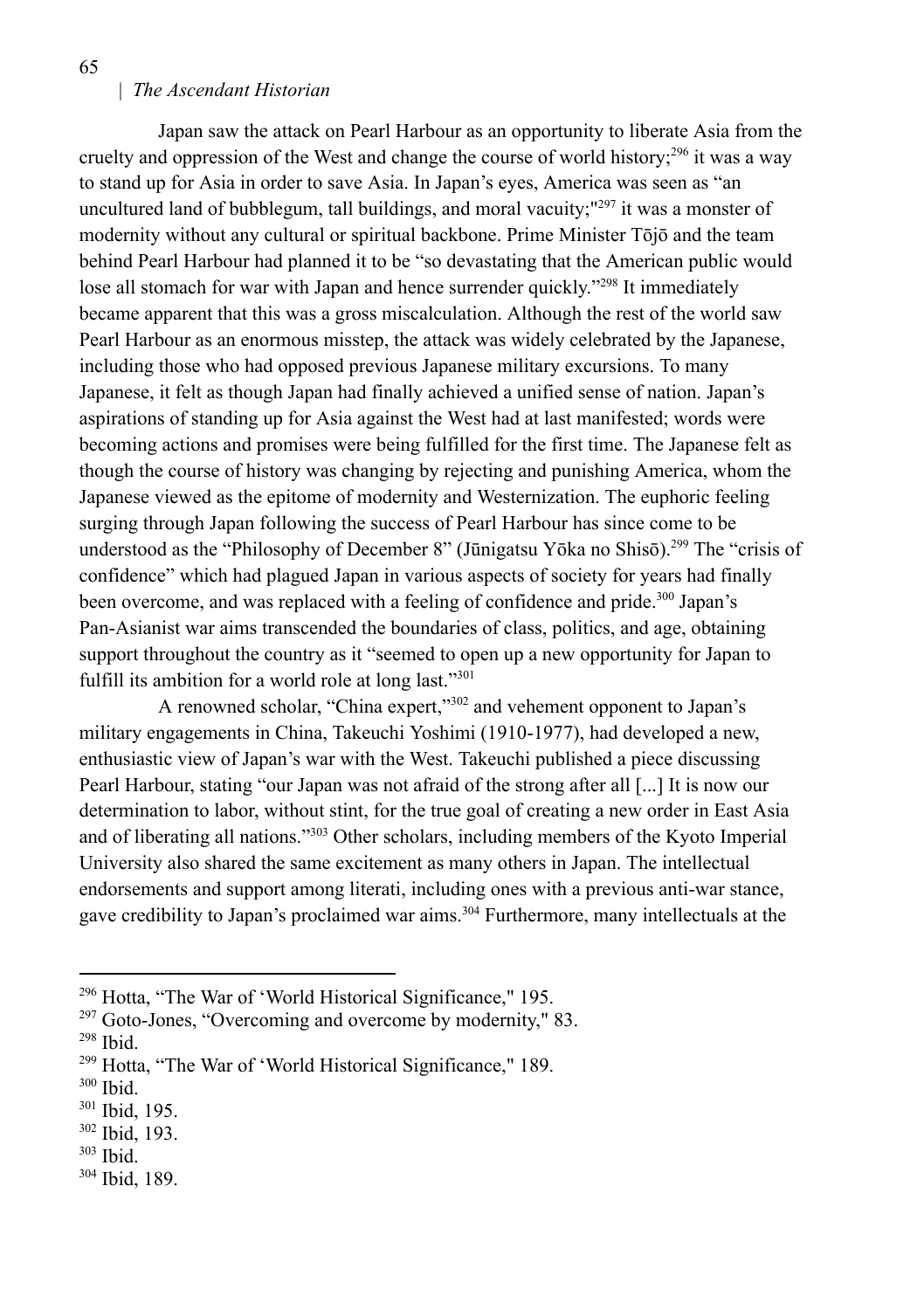time believed Japan would be the "guiding light and leading force in Asia's salvation."<sup>305</sup> The commencement of Japan's operation in the Pacific "transformed a narrow and limited claim of Japan's Pan-Asianist mission in China into a nation-wide euphoria and a willing endorsement of the 'Co-Prosperity Sphere' ideology."<sup>306</sup> Although the embracing of the Philosophy of December 8 was not universal, it seems as though there are very few people that did not share this feeling of triumph.<sup>307</sup> The bombing of Pearl Harbour was a defining moment in the development of Pan-Asianism as Japan's once purely state ideology had transcended into a national ideology. <sup>308</sup> Japan's goal to achieve a unified nation through the Co-Prosperity Sphere appeared to finally have been recognized and accepted.

In a time when encroaching Western powers plagued Japan with modernization, racism, and exclusion, Japan's longing for a unified national identity became overwhelming. The ideology of Pan-Asianism was a way for Japan to belong to something bigger than itself, as well as a chance to be a part of a collective community. A once innocent idea transformed into the imperialized and aggressive Co-Prosperity Sphere, wherein Japan felt as though it was the most suitable candidate to liberate the Asian nation from Western infiltration. In Japan's attempt to emancipate Asia from the West, Japan in itself became oppressive and chauvinistic towards its fellow Asian countries. The attack on Pearl Harbour became an exhilarating and monumental event for Japan. For the first time, Japan was finally taking action in their claim to protecting Asia from Western harm. It is with this knowledge that the fateful event of Pearl Harbour can be understood from a different perspective, one in the search for unity and identity.

## **Bibliography**

- Aydin, Cemil. "Japan's Pan-Asianism and the Legitimacy of Imperial World Order, 1931-1945." *The Asia-Pacific Journal* 6, no. 3 (March 03, 2008): 1-25. https://apjjf.org/-Cemil-Aydin/2695/article.pdf.
- Goto-Jones, Christopher S. "Overcoming and overcome by modernity: Japan at War." In *Modern Japan: A Very Short Introduction,* 62-88. Oxford: Oxford University Press, 2009.
- Goto-Jones, Christopher. "Pan-Asianism." History 365: Overcoming Modernity in Japan. Class lecture via Zoom, 25 October 2021.
- Goto-Jones, Christopher. "Pearl Harbour." History 365: Overcoming Modernity in Japan. Class lecture via Zoom, 28 October 2021.

<sup>305</sup> Ibid, 191.

<sup>306</sup> Ibid, 192.

<sup>307</sup> Ibid, 197.

<sup>308</sup> Ibid, 179.